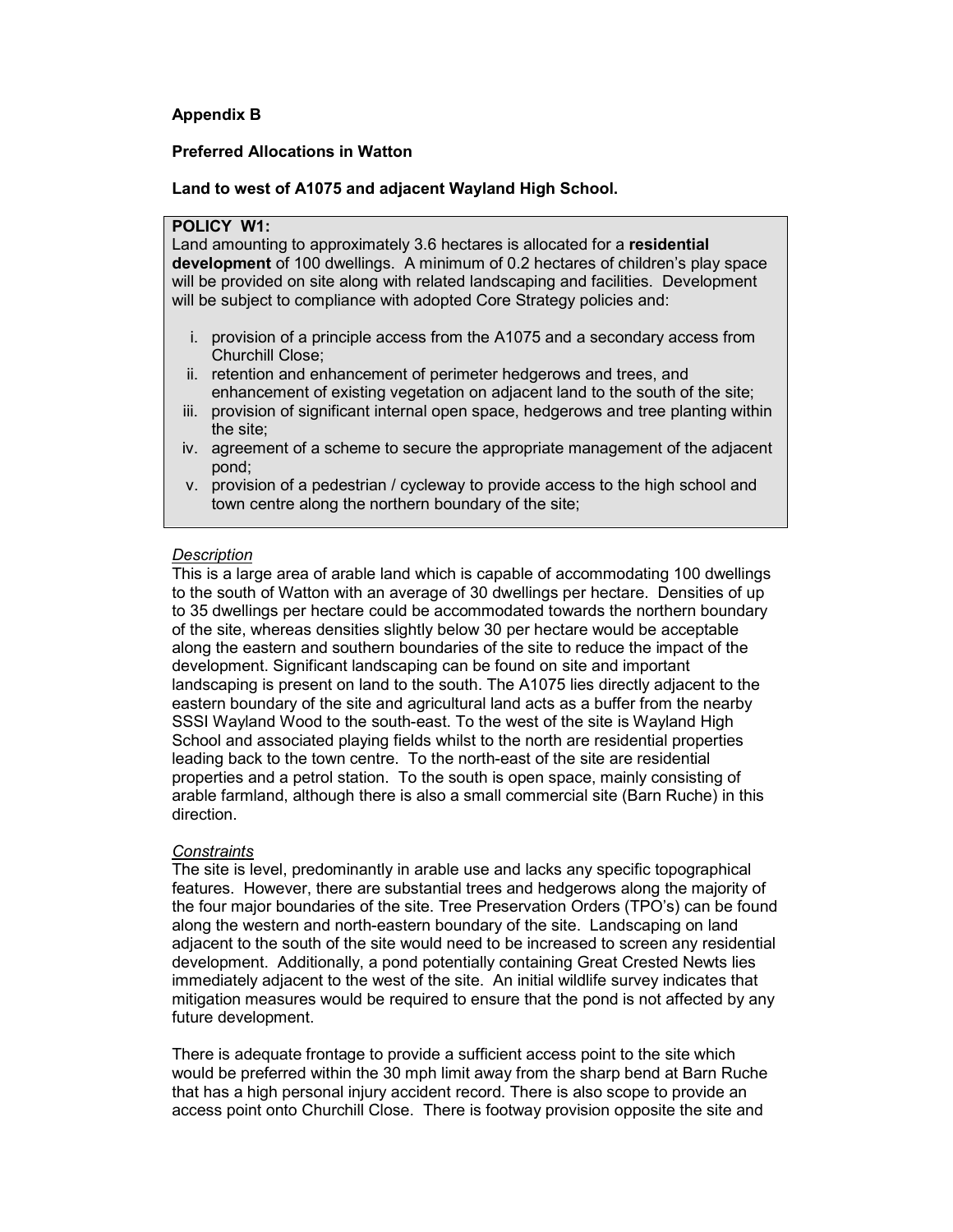along Churchill Close, that could form part of a link to provide a safe and convenience means for pedestrians to access the high school and town centre. Visibility from Churchill Close onto Merton Road is substandard and not suitable to cater for any increase in vehicular movements but visibility from Merton Road onto Memorial Way is good.

A 300 DIA gravity sewer runs east to west across the site whilst a 200 DIA pumped sewer runs along the south-eastern boundary of the site. It is likely that a contribution towards waste water infrastructure would be required in this area.

### **Deliverability**

The Strategic Housing Land Availability Assessment (SHLAA) indicates that the site is deliverable and that there are no severe constraints to development on this site. It is expected that 100 homes can be delivered from 2009-2014.

Any phasing of the site will be addressed as part of negotiations in the grant of planning permission. This negotiation will also include any provision for the delivery of key infrastructure and services, including the provision of open space and affordable housing in accordance with the Development Plan.

The land is under single ownership and will be available for development when required.

# Land to south of Norwich Road – Former RAF Officers Mess

# POLICY W2a:

Land amounting to approximately 2.25 hectares is allocated for residential development of 30 dwellings. Development will be permitted subject to the provisions of the adopted Core Strategy and the following:

a. Principal access to the site shall be provided from a new access point from Norwich road;

b. Pedestrian and cycle access shall be provided through the site to link Elworthy Close with Norwich road (via the eastern boundary of site W.3);

c. The density of the development shall have regard to existing dwellings at Trenchard Crescent;

d. regard shall be had to the character of the existing Norwich Road frontage; e. all existing protected trees on site are retained and included within the detailed site design.

The open space requirement arising from this site amounting to 0.17 hectares will be provided within the open space allocation (Ref. Policy W.3).

### POLICY W2b:

Land amounting to approximately 3.3 hectares is allocated for a residential development of 50 dwellings. Development will be permitted subject to the following:

a. access to the site shall be via Portal Avenue, which will be enhanced to provide for improved pedestrian/ cycle links to Norwich Road;

b. the density of the scheme will have regard to surrounding residential developments and the presence of protected trees on site;

c. pedestrian and cycle links along Elworthy Close to Tedder Close to adjacent developments are enhanced through the provision of appropriate paths/ lanes; d. all existing protected trees are retained and included within the detailed site design.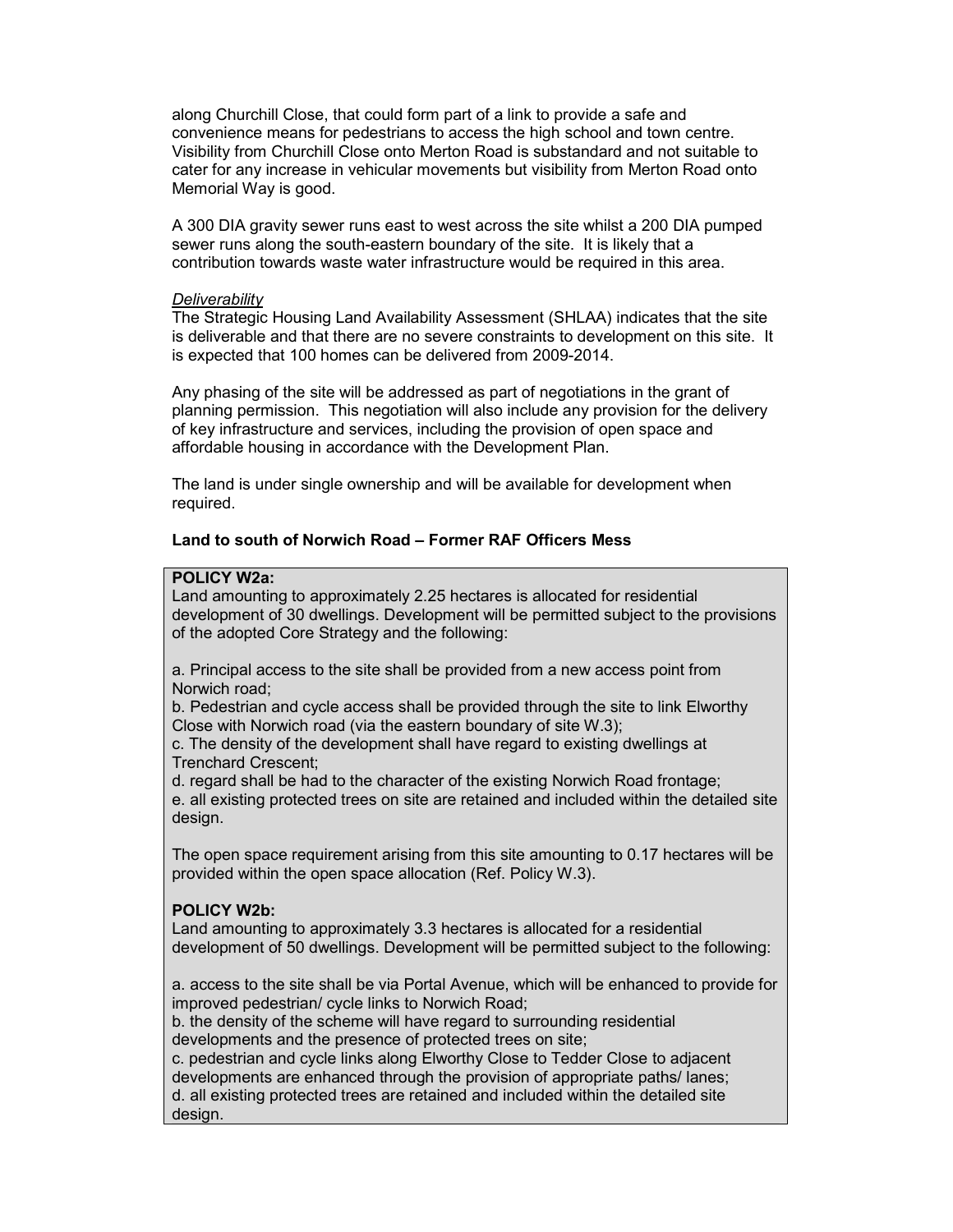The open space requirement arising from this site amounting to 0.28 hectares will be provided within the open space allocation (Ref. Policy W.3).

# POLICY W3:

Land amounting to approximately 5 hectares is allocated for open space. The open space should consist of outdoor sports provision, children's play provision and amenity space.

The identification of this site for open space includes the requirements arising from sites W.2a and W.2b along with other consents where contributions have been secured for off-site provision.

A Locally Equipped Area for Play (LEAP) shall be provided in the western part of the site.

A pedestrian and cycle link shall be provided to link Elworthy Close and Norwich Road along the eastern boundary of the site to improve accessibility through the site.

#### . **Description**

The site comprises the former RAF Officers Mess and is a large area of land, the totality of which is capable of delivering approximately 80 dwellings to the south-east of Watton. The site is split into three separate sections with the northern and southern sections (ref W2a and W2b) to be identified for residential development.

The central section of the site (W3) is currently an open area of overgrown grassland identified as open space (but in private ownership). This area is identified as open space to serve W.2 and W.4 and other consented residential development that requires off-site provision.

The southern section of the site (W.2b) is overgrown grassland but the majority of the southern section of the site is brownfield. This section of the site comprises the foundations of former MOD buildings. Significant mature trees can be found along the northern and western boundaries of the site. Norwich Road lies immediately along the northern boundary of the site. Development of the site shall provide improved pedestrian/ cycle links to Tedder Close from existing residential development on the former RAF technical site, through the site.

### **Constraints**

There are numerous protected trees on site, especially around the northern and western boundaries of the site. The protected trees and open space at the entrance to the site should be retained and enhanced to improve the visual amenity of the area. Significant landscaping along the southern boundary of the site would be required to create a strong field boundary in accordance with the Breckland District Fringe Settlement Landscape Assessment

The central section of the site will be maintained as open space with a LEAP provided. Appropriate contributions for maintenance of the open space shall be secured in accordance with the provisions of the adopted Core Strategy policy.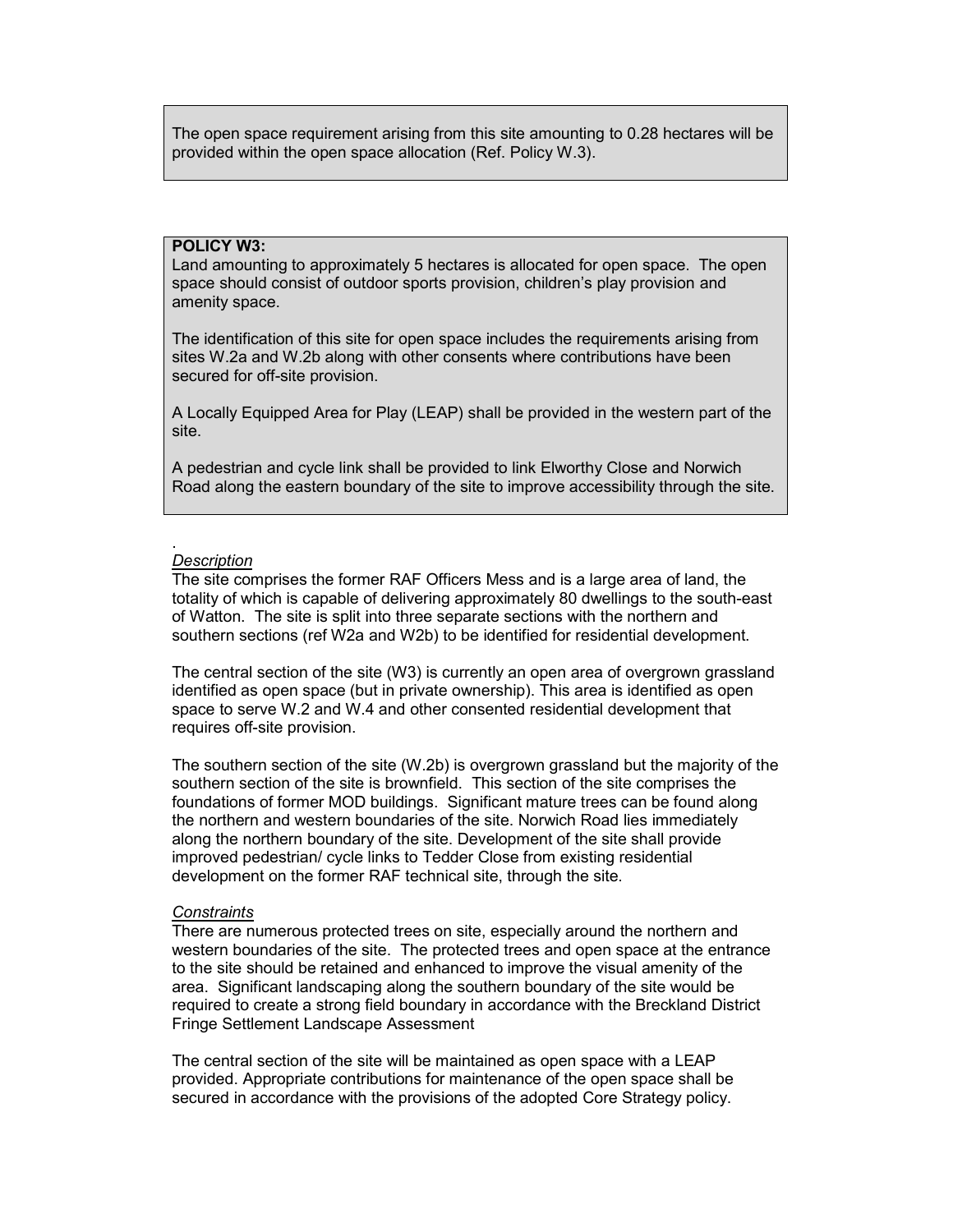A 225 DIA Pumped Sewer runs along the northern boundary of the site. It is likely that a contribution towards infrastructure would be required in this area.

The site lies over 1km from the town centre and is located approximately 1.7km from a school and 1.5km from doctor's surgery, although the allocation of this site provides opportunities to enhance walking and cycling links to the town centre. .

# **Deliverability**

The SHLAA has not tested this site. Informal correspondence with the landowner suggests that the site is available for development.

Any phasing of the site will be addressed as part of negotiations in the grant of planning permission. This negotiation will also include any provision for the delivery of key infrastructure and services, including the provision of open space and affordable housing in accordance with the Development Plan.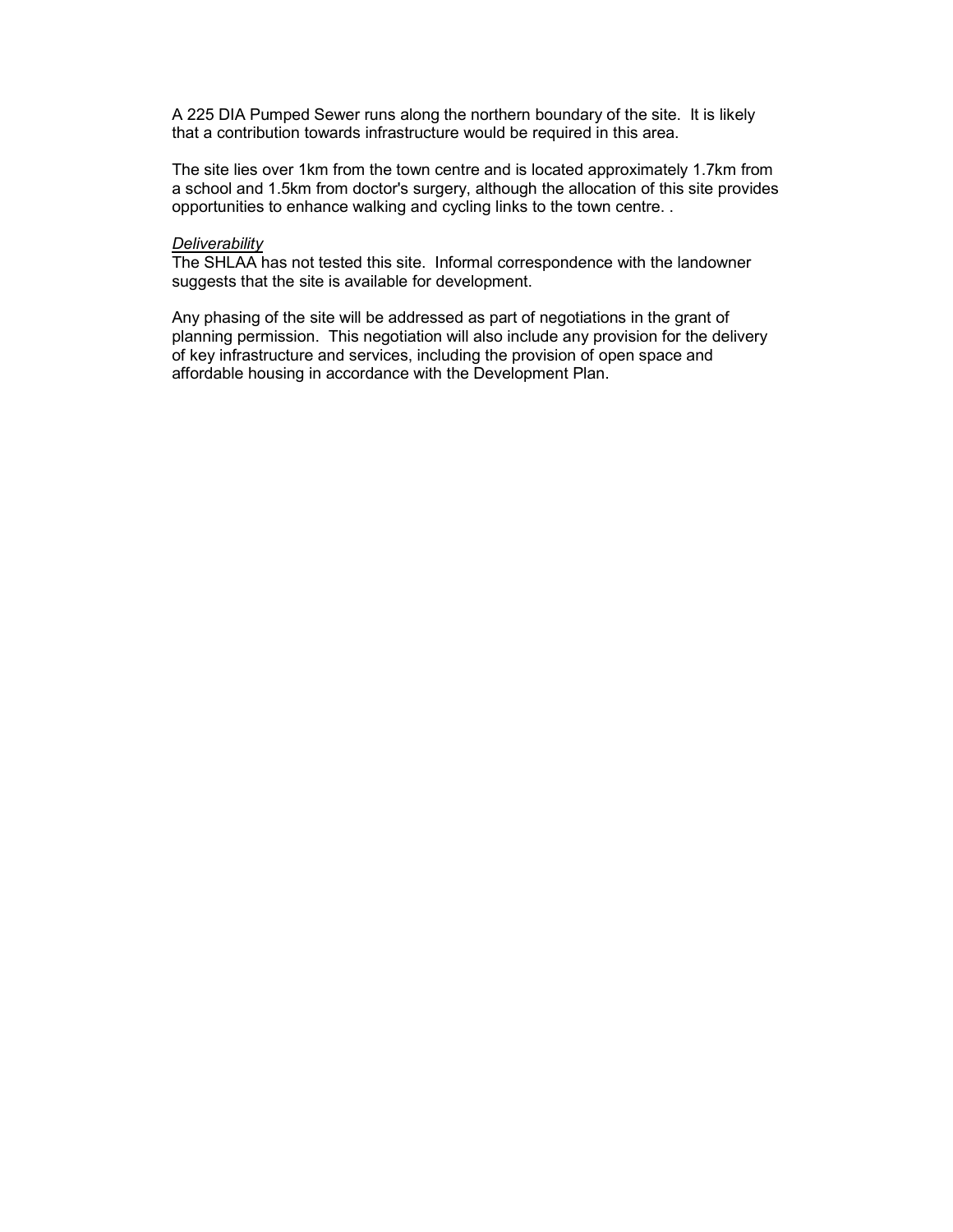# Land to north of Norwich Road and south of Watton Green.

# POLICY W4:

Land amounting to approximately 1.85 hectares is allocated for a residential development of approximately 25 dwellings. A minimum of 500 m2 of children's play space will be provided on site along with related landscaping and facilities. Development will be subject to compliance with adopted Core Strategy policies and:

- i. No vehicular access provided on to Watton Green
- ii. perimeter hedgerows and trees, especially along the northern boundary of the site are retained and enhanced;
- iii. Protection of the rural environment along Watton Green by ensuring that only low density housing with rear gardens backing onto Watton Green are permitted;
- iv. New provision of internal open space, hedgerows and tree planting within the site;
- v. Agreement of a scheme to secure the appropriate management of the lightly wooded area to the west of the site and of the ditch to the east of the site, in the interests of biodiversity;
- vi. Provision of pedestrian and cycle links through the site to Norwich Road and onto Watton town centre and local schools.
- vii. Relocation of the attenuation pond to contain the critical 1 in 100 year plus climate change storm event.
- viii. Provision of on site children's play area in close proximity to the existing planning permission to the south of the site.

#### **Description**

This is an area of tree lined arable land, to the east of Watton, where planning permission has already been granted under ref; 3PL/2008/1019/F and 3PL/2008/1042/F for the erection of a crèche/nursery facility and 67 dwellings on the southern section of the site. It is calculated that the northern section of the site is capable of accommodating approximately 25 dwellings at an average density of 35 per hectare. However, the density should be significantly lower towards the northern boundary to reflect the rural character. Residential properties can be found to the north of the site along Watton Green and to the east of the site. To the north-west of the site is a large dwelling and to the south-west of the site are vacant buildings that were previously used as a children's centre. To the south of the site, on the opposite side of Norwich Road, are residential estates.

### **Constraints**

Planning permission has been granted for residential development on the southern section of the site and any new development would have to be in accordance with the current layout of this scheme, including the proposed on site highway scheme. Furthermore, any further growth in residential properties would have to take account of the current planning permission which includes provision of an attenuation pond to contain the critical 1 in 100 year plus climate change storm event. Whilst the approved development includes housing of a relatively high density, the northern section of the site would lie in close proximity to existing, low density housing along Watton Green. To maintain the rural feel along this road, any housing in close proximity to the northern section of the site would have to be at a low density to protect the form and character of the area.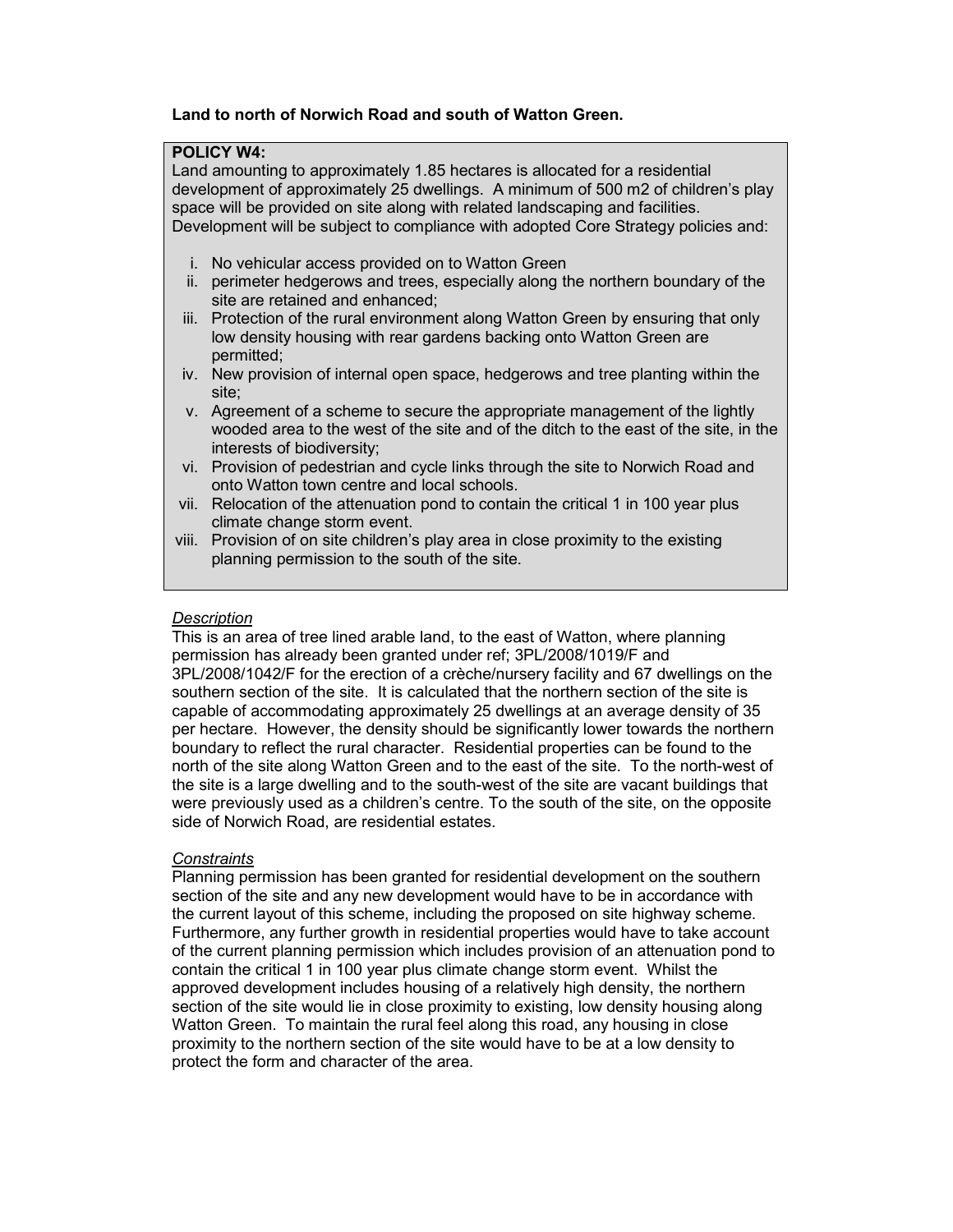A protected tree can be found along the western boundary of the site. An initial wildlife survey indicates that a small wooded area to the west of the site, and a ditch to the east of the site, could be of importance to biodiversity. An existing mature hedgerow along the northern boundary of the site is an important rural feature along the southern side of Watton Green.

In considering highway matters, Carbrooke Road is of an inadequate width, and poor alignment and visibility from its junction with Norwich road (B1108) is substandard, making it unsuitable to cater for additional traffic movements. There are existing footways along Norwich Road and there is sufficient site frontage to provide an adequate access point. The site lies within the 40 mph limit and the 30 mph limit to the west may be needed to be moved to cover this access point. However, pedestrian and cycle links from this site to Watton Town Centre and local schools can only be accessed from Norwich Road. The Highway Authority would not oppose development of the site subject to the above mentioned improvements and to access being restricted to Norwich Road only.

The site lies over 1km from the town centre and is located approximately 1.6km from a school and 1.3km from doctor's surgery. There are currently no pedestrian links from this site to Watton Town Centre or local schools. The car is therefore likely to be an important mode of transport to these facilities whilst a contribution towards improving facilities for pedestrians / cyclists will be required.

A 225 DIA pumped Sewer runs along the southern boundary of the site and it is expected that a contribution towards infrastructure would be required in this area.

#### **Deliverability**

The Strategic Housing Land Availability Assessment (SHLAA) indicates that the site is deliverable and that key constraints surround utilities and the landscape. However, the SHLAA also explains that whilst there are questions about the sewer network to the north of Watton this is unlikely to be significant in terms of a site of this size and that the receiving capacity of the water course is not an issue at this scale of development. The SHLAA considers in regards to landscape, a development of this size is not considered to have such a significant impact that it may bring into question the developability of the site. It is expected that approximately 25 homes on the northern section of the site can be delivered from 2009-14.

Any phasing of the site will be addressed as part of negotiations in the grant of planning permission. This negotiation will also include any provision for the delivery of key infrastructure and services, including the provision of open space and affordable housing in accordance with the Development Plan.

The land is in single ownership and will be available for development when required.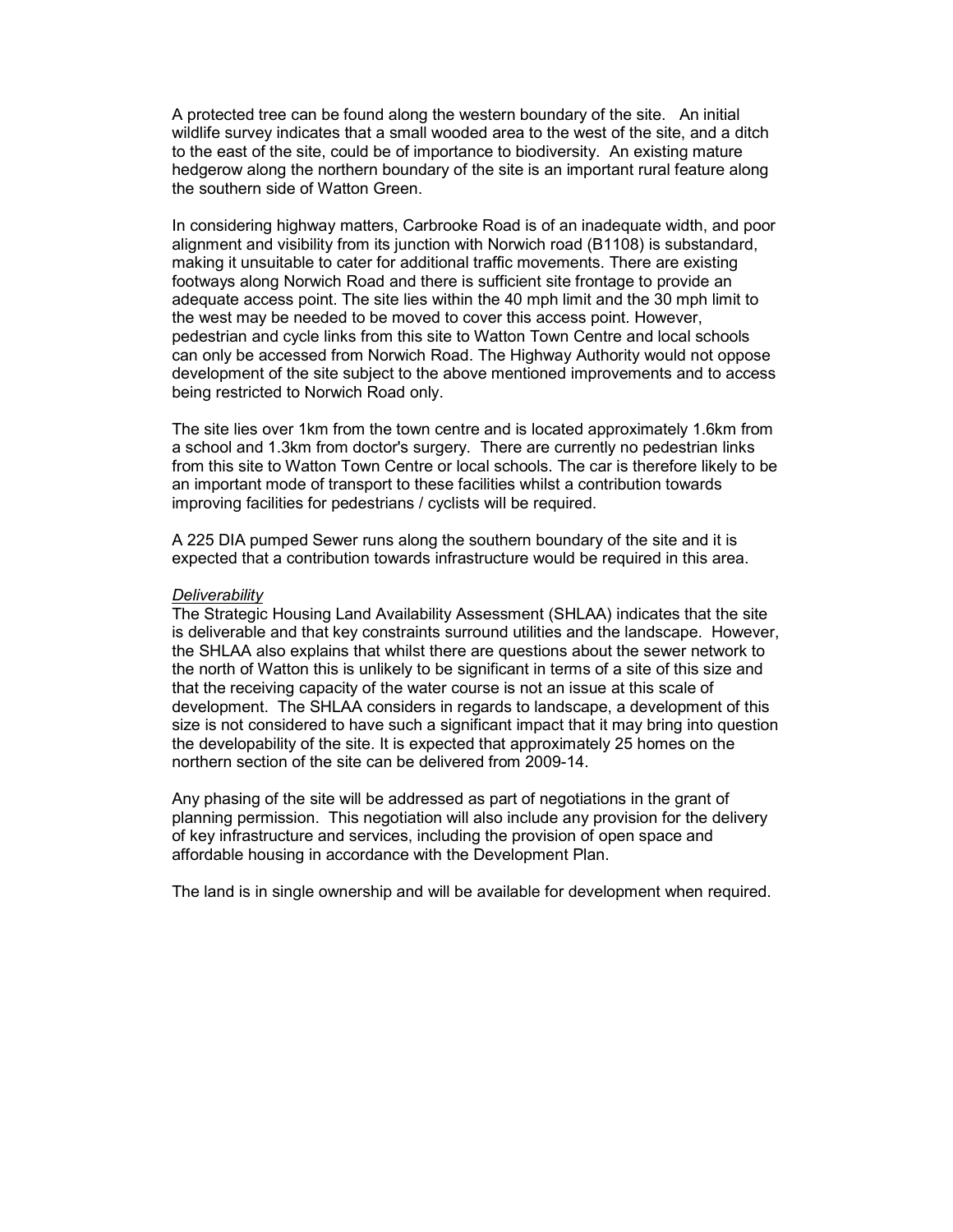## Land adjacent to Swaffham Road.

# POLICY W5:

Land amounting to approximately 1 hectare is allocated for a residential development of approximately 22 dwellings. Development will be subject to compliance with adopted Core Strategy policies and:

- i. provision of a crossing point to link the site to the existing footway on Swaffham Road and creation of a pedestrian access way onto Three Post Road;
- ii. provision of a new vehicular access way onto Swaffham Road;
- iii. retention and enhancement of perimeter hedgerows and trees;
- iv. agreement of a scheme to secure the appropriate protection of any bats on site;

## **Description**

This piece of land is located inside the existing built up area and is capable of accommodating approximately 22 dwellings on land to the north-west of Watton with a density of approximately 22 dwellings per hectare. Significant landscaping can be found around the boundaries of the site and there is an existing dwelling within the south-west corner of the site. Planning permission has been granted for the erection of 8 dwellings and a new roadway in the south-east corner of the site which would allow for access to the rest of the site. The approved permission would involve the loss of the existing dwelling on site. The site is surrounded by existing residential development consisting of primarily detached dwellings with generous amenity land. An access point onto Three Post Road could be provided. Three Post Road has existing footway links and a bus stops at its junction with Wayland Avenue.

#### **Constraints**

The site, which is currently overgrown grassy land, lacks any specific topographical features. However there may be bats in one of the old structures along the southern border of the site whilst there are numerous protected trees along the western boundary of the site.

There is a history of sewer flood events along Swaffham Road top the north-east of the site and no sewers run in close proximity to the site. The closest sewer is a 225 DIA Gravity Sewer to the south of the site along Brandon Road.

The location of the site means that it is not within reasonable walking distance of a doctor's surgery, being located approximately 1km away.

#### **Deliverability**

The Strategic Housing Land Availability Assessment (SHLAA) indicates that the site is deliverable and that there are no severe constraints to development on this site. It is expected that 22 houses can be delivered from 2009-14. The SHLAA indicates that water discharge capacity is constrained in Watton but this is not considered significant in terms of the scale of development possible. The SHLAA indicates that the existing dwelling on site is a constraint but it should be taken into account that planning permission has been granted for the removal of this dwelling and the erection of 8 dwellings. .

Any phasing of the site will be addressed as part of negotiations in the grant of planning permission. This negotiation will also include any provision for the delivery of key infrastructure and services, including the provision of open space and affordable housing in accordance with the Development Plan.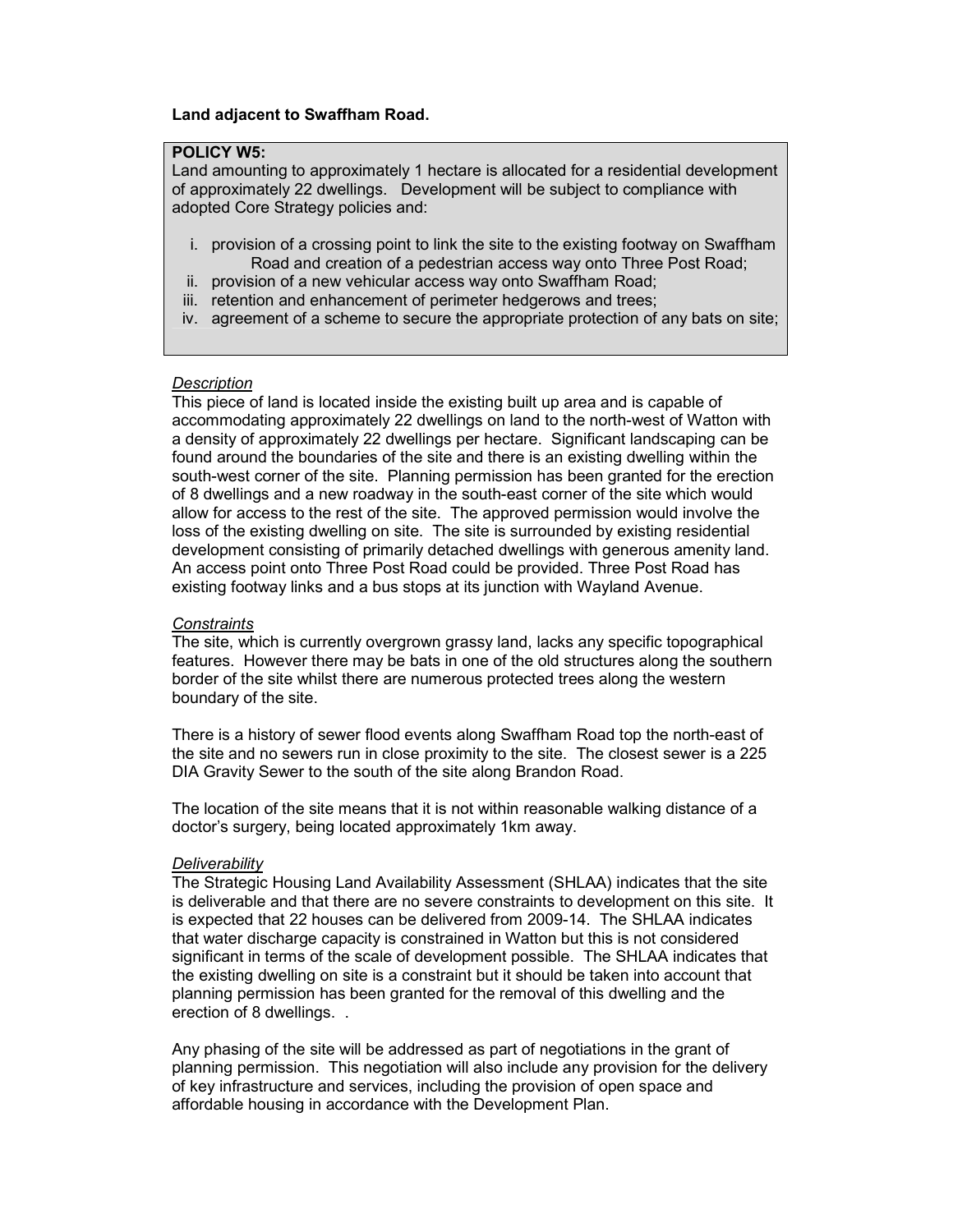The site was previously allocated for public open space in the Breckland Local Plan (1999). Despite efforts to implement the allocation there is no longer a reasonable prospect that it will be delivered as public open space. Nonetheless, development of the site will be required to contribute to the provision of public open space in the vicinity of the site under the provision of policies in the Development Plan.

#### REASONABLE ALTERNATIVE OPTIONS

## ALTERNATIVE OPTION W6: Residential allocation of land to the south of the preferred site adjacent Wayland High School and the A1075.

# Description/Capacity

This area of land forms a southerly extension to the preferred site (W1) that lies adjacent to Wayland High School. The site is currently arable land, with mature landscaping consisting of hedgerows and trees along all boundaries except the northern one. Vegetation along the southern boundary is particularly important to soften the effects of any development. Wayland High School playing field lies to the west of the site whilst the A1075 lies immediately to the east. The preferred option site lies to the north (which is part of the same arable field) whilst arable fields and a small industrial site lie to the south. This site would be able to accommodate approximately 64 dwellings and has been identified as deliverable/developable by the Strategic Housing Land Availability Assessment.

#### Reasons why the site is not a preferred choice

The site lies adjacent to a bend in the A1075 which means that access would have to be from land to the north of the site because of concerns raised by Highways about safety issues. The site would extend the built environment beyond the current built environment on the opposite side of the A1075 although it would not extend beyond the southern boundary of the adjacent playing field. Therefore, the site is less preferable in landscape terms than site W1.

# ALTERNATIVE OPTION W7: Residential allocation of land to the north of Merton Road and adjacent to Watton Medical Centre.

### Description/Capacity

The site has been identified in the Strategic Housing Land Availability Assessment as being deliverable/developable and with a capacity for 37 dwellings. The northern part of the site is residential land belonging to 3 Durrants Yard and a separate area of grassland. The southern section of the site is an area of overgrown land with significant pockets of vegetation. The site is surrounded by residential development along the most boundaries although it is also adjacent to a health centre and a surgery.

### Reasons why the site is not a preferred choice

The awkward shape of the site would make providing sufficient access and residential development difficult to achieve, especially when the prevalence of existing Tree Preservation Orders (both along the boundaries of the site and internally within the site) are taken into consideration. Additionally, the loss of the northernmost section of the site would result with the occupiers of 3 Durrants Yard having access to virtually no amenity space as this part of the site constitutes their garden.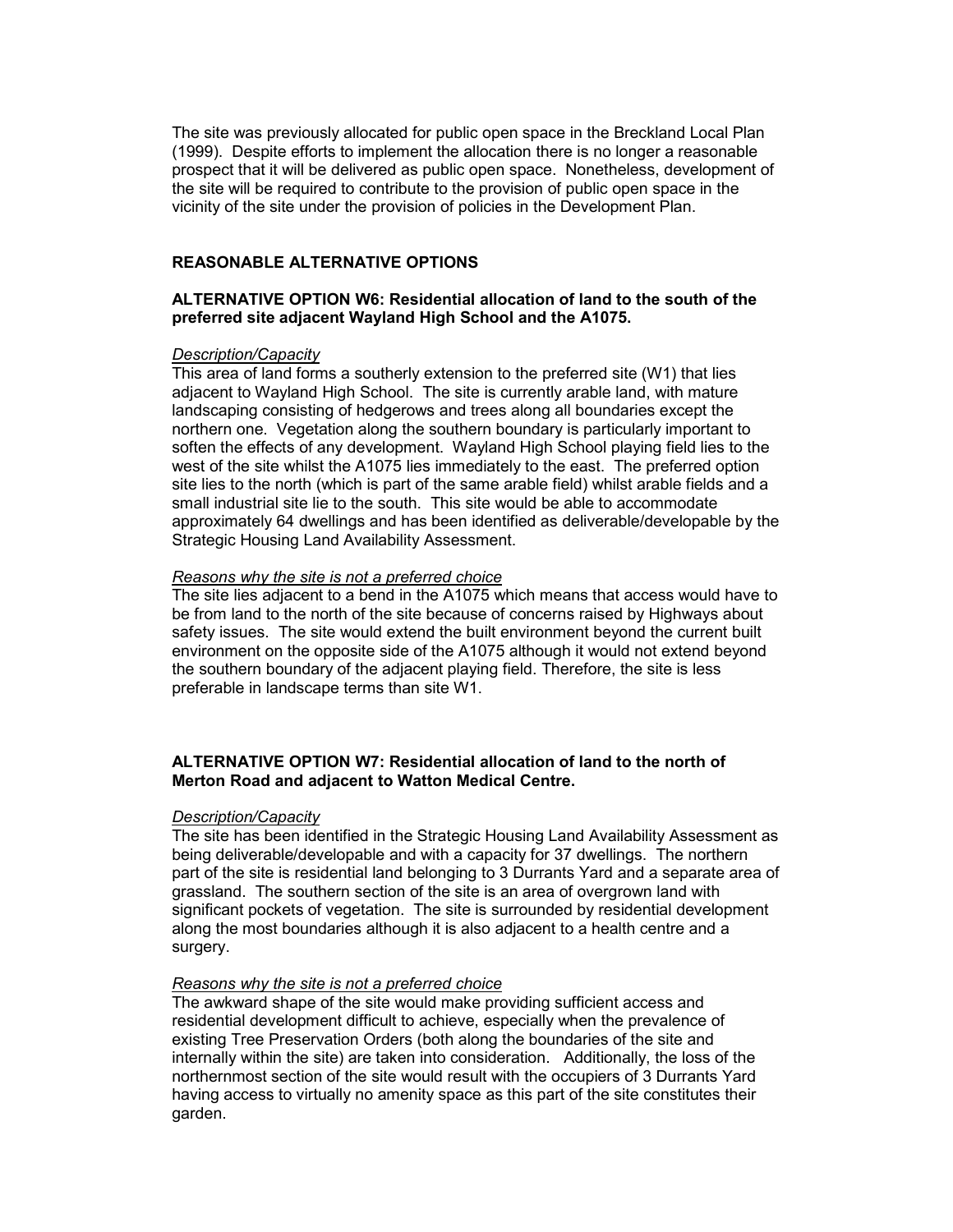# ALTERNATIVE OPTION W8: Residential allocation of land to the north of Norwich Road.

## Description/Capacitv

The site has been identified in the Strategic Housing Land Availability Assessment as being deliverable/developable. It is estimated that the site has capacity for approximately 32 dwellings. The northern part of the site consists primarily of overgrown grassland with thick pockets of vegetation whilst the southern part of the site consists of mainly residential garden land and existing dwellings. The site is surrounded on all sides by existing residential development.

# Reasons why the site is not a preferred choice

Development of the site would require the demolition of existing properties to ensure adequate access to the site whilst the land required to develop the site is under multiple ownership. There would also be issues with biodiversity on site and numerous trees would require protection. Compared to the preferred sites, there is a concern regarding the deliverability of this site.

# ALTERNATIVE OPTION W9: Residential allocation of land to the east of the A1075

### Description/Capacity

The site has been identified in the Strategic Housing Land Availability Assessment as being deliverable/developable. It is estimated that the site has capacity for approximately 166 dwellings. The site consists of two separate arable fields. The site is bordered by the A1075 to the west and south, residential properties to the north and arable fields to the east. An area of Flood Zone 3a associated with a drain exists in the centre of the site and another area of Flood Zone 3a exists to the south of the site. Any development would need to avoid these areas. The site is in a low sensitive landscape character.

# Reasons why the site is not a preferred choice

The Highways Authority has raised concerns with the ability to achieve safe access to the site given the dangerous bend on the A1075 on the southern boundary of the site. The issue is not insurmountable and the Highways Authority has advised that in order to provide a safe point of access onto the highway, improvement works to straighten out the bend may be needed and possibly traffic control measures such as a roundabout to cater for the access and the opposite junction (Watton Road). However, there is potential that these measures would render the development unviable. Norfolk Wildlife Trust and Natural England have raised concerns that the development may have an impact on Wayland Wood SSSI. Despite being in a low sensitive landscape area, the development of the site would form an unnatural extension to the town and would impact upon the setting of Wayland Wood SSSI.

### ALTERNATIVE OPTION W10: Residential allocation of land between Hunters Oak and Blenheim Way

#### Description/Capacity

The site has been identified in the Strategic Housing Land Availability Assessment as being deliverable/developable. It is estimated that the site has capacity for approximately 18 dwellings. The northern part of the site consists primarily of overgrown grassland with thick pockets of vegetation whilst the southern part of the site consists of mainly residential garden land and existing dwellings. The site is